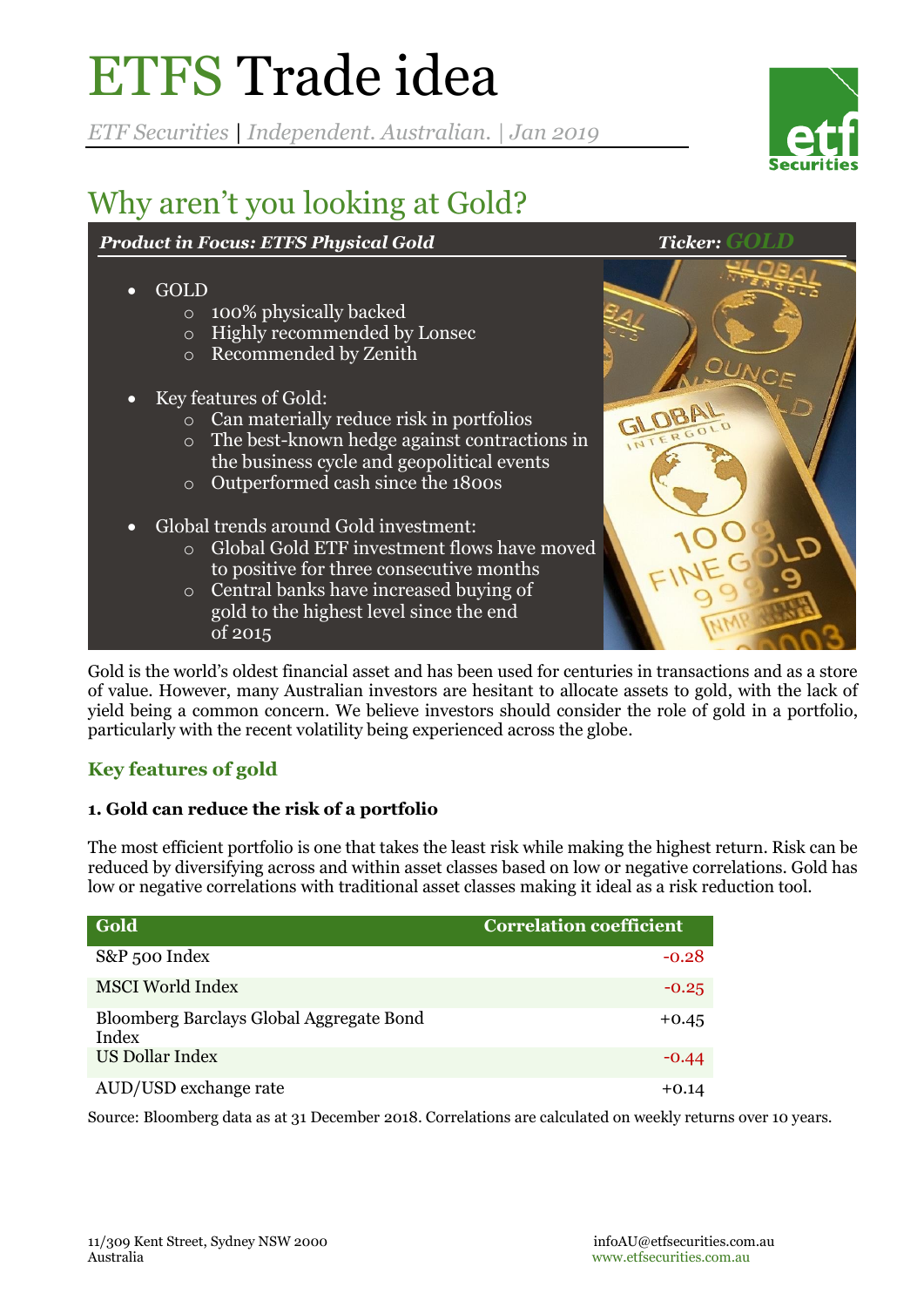#### **2. Gold has outperformed cash since the 1800s**

In a review of every major US asset class, Jeremy Siegel, a professor of finance at the University of Pennsylvania, found that gold provided investors with a real return of 0.5% from 1802 to 2016. He found that while gold was beaten by bonds and equities, gold outperformed cash, with cash delivering a negative real return of -1.4%.<br>Total Real Return Indexes

January 1802 - December 2016



Source: Singel, Jeremy, Stocks for the Large Run (2014), With Updates to 2016

#### **3. Gold acts as a hedge against geopolitical events**

Gold has had an historical tendency to rise during times of crisis and turbulence. This means gold can provide something like an 'event hedge' – or the chance to reduce the impact of 'black swan' type events which, while relatively uncommon, can have a strongly negative impact on a portfolio.

Taking the well-known example of the GFC (below) it can be seen that the difference between gold and the equity markets one year on from the credit crisis was 35% in favour of gold.



Source: Bloomberg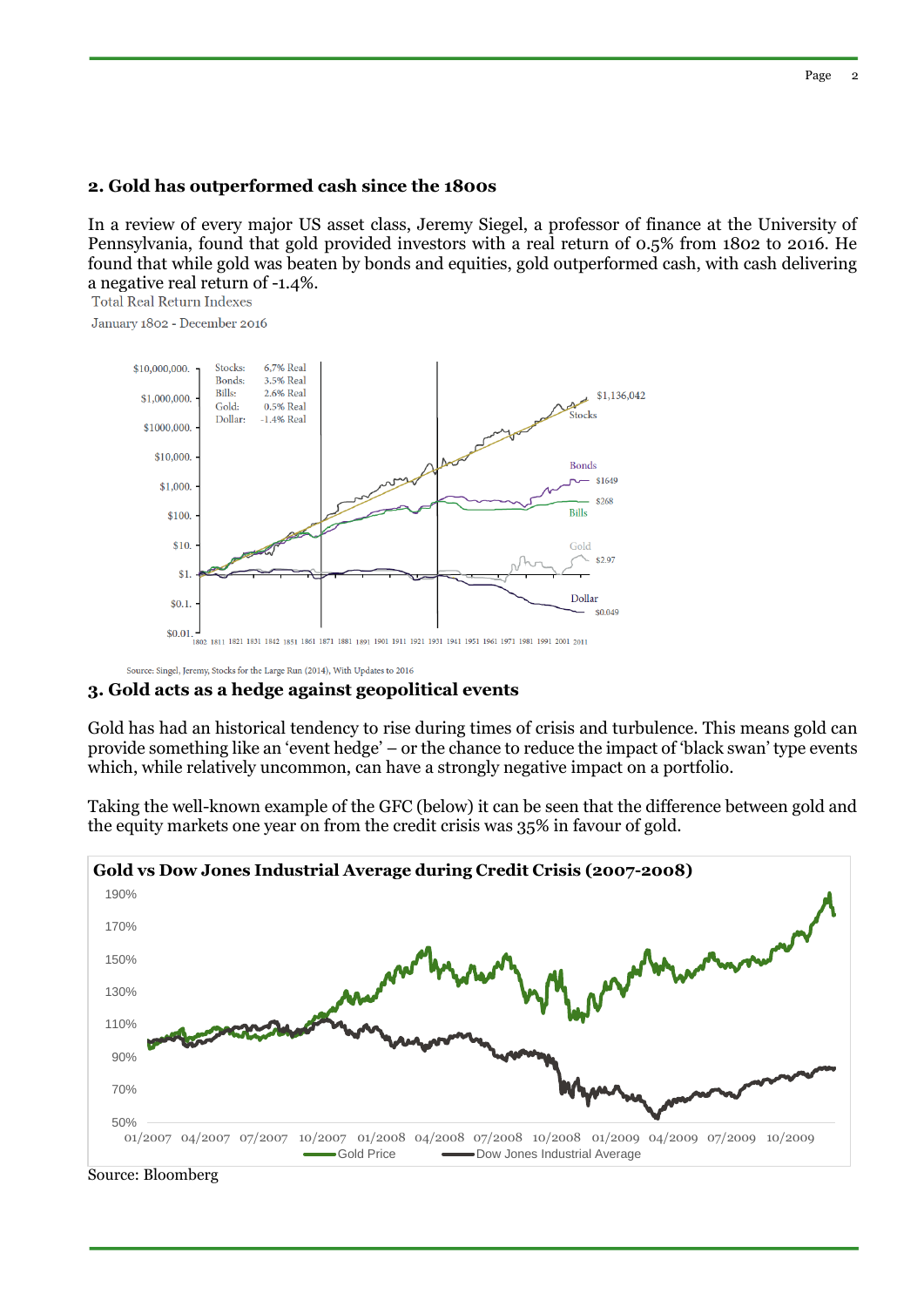#### **Global trends of Gold investment**

Recent global movements have shown many investors are reallocating to gold. On this front Australia is lagging behind global trends with other regions showing a greater propensity for an allocation to gold.

We have seen this increased appetite for gold emerging on multiple fronts:

- Gold ETF investment flows have moved to positive for three consecutive months (October-December) with 3% growth in ETF holdings in 2018
- The total value of global gold backed ETF holdings in now over \$100 bn for the first time since 2012
- Central banks have increased their buying of gold to the highest level since the end of 2015

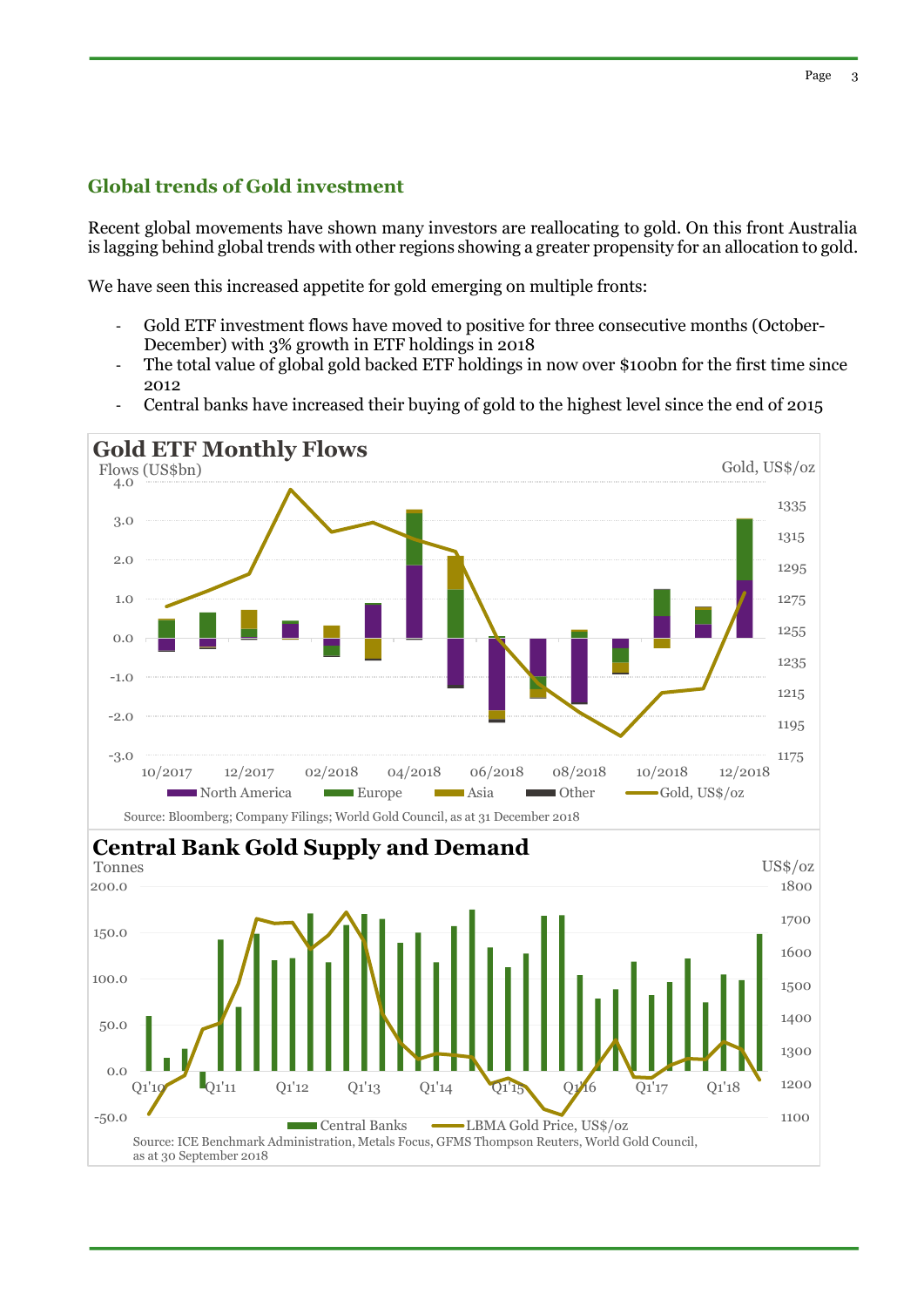#### **What does gold look like in a portfolio?**

To demonstrate the effect of gold in a portfolio we have simulated the past performance of a series of Vanguard "LifeStrategy" funds with and without a 10% allocation to gold. Simulations were run over a 15-year period (since inception of ETFS GOLD).

These funds provide an all-in-one portfolio made of globally diversified blends of equity and bonds (proportion equities & bonds indicated in charts below). In every case, the portfolio including a 10% allocation to GOLD outperforms and has lower beta and standard deviation indicating a lower risk.

Based on this it's clear gold does exactly what it's meant to do from an investment perspective and we believe that many Australian investors are ignoring these risk reduction properties.



#### Source: Vanguard, Bloomberg, November 2018. Past performance is not an indicator of future performance.

|                               | High<br><b>Growth</b> | <b>High</b><br><b>Growth</b><br>$+ GOLD$ | Growth    | Growth<br>$+$<br><b>GOLD</b> | <b>Balanced</b> | <b>Balanced</b><br>$+ GOLD$ | <b>Conserv</b> | <b>Conserv</b><br>$\overline{+ GOLD}$ |
|-------------------------------|-----------------------|------------------------------------------|-----------|------------------------------|-----------------|-----------------------------|----------------|---------------------------------------|
| <b>CAGR</b>                   | 8.0%                  | 8.2%                                     | 7.5%      | 7.6%                         | 6.7%            | 6.84%                       | 5.8%           | 6.0%                                  |
| <b>Std Dev</b>                | 12.3%                 | 10.9%                                    | 9.4%      | 8.4%                         | 6.6%            | 6.2%                        | 4.0%           | 4.2%                                  |
| <b>Max</b><br><b>Drawdown</b> | $-45.5%$              | $-37.2%$                                 | $-35.2\%$ | $-27.5%$                     | $-24.3%$        | $-17.5%$                    | $-11.8%$       | $-6.8\%$                              |
| <b>Beta</b>                   | 0.87                  | 0.79                                     | 0.77      | 0.70                         | 0.67            | 0.62                        | 0.58           | 0.54                                  |
| <b>Sharpe</b><br><b>Ratio</b> | 0.93                  | 1.05                                     | 1.14      | 1.26                         | 1.43            | 1.54                        | 2.05           | 1.96                                  |

Funds are all Vanguard LifeStrategy

Source: Vanguard, Bloomberg, November 2018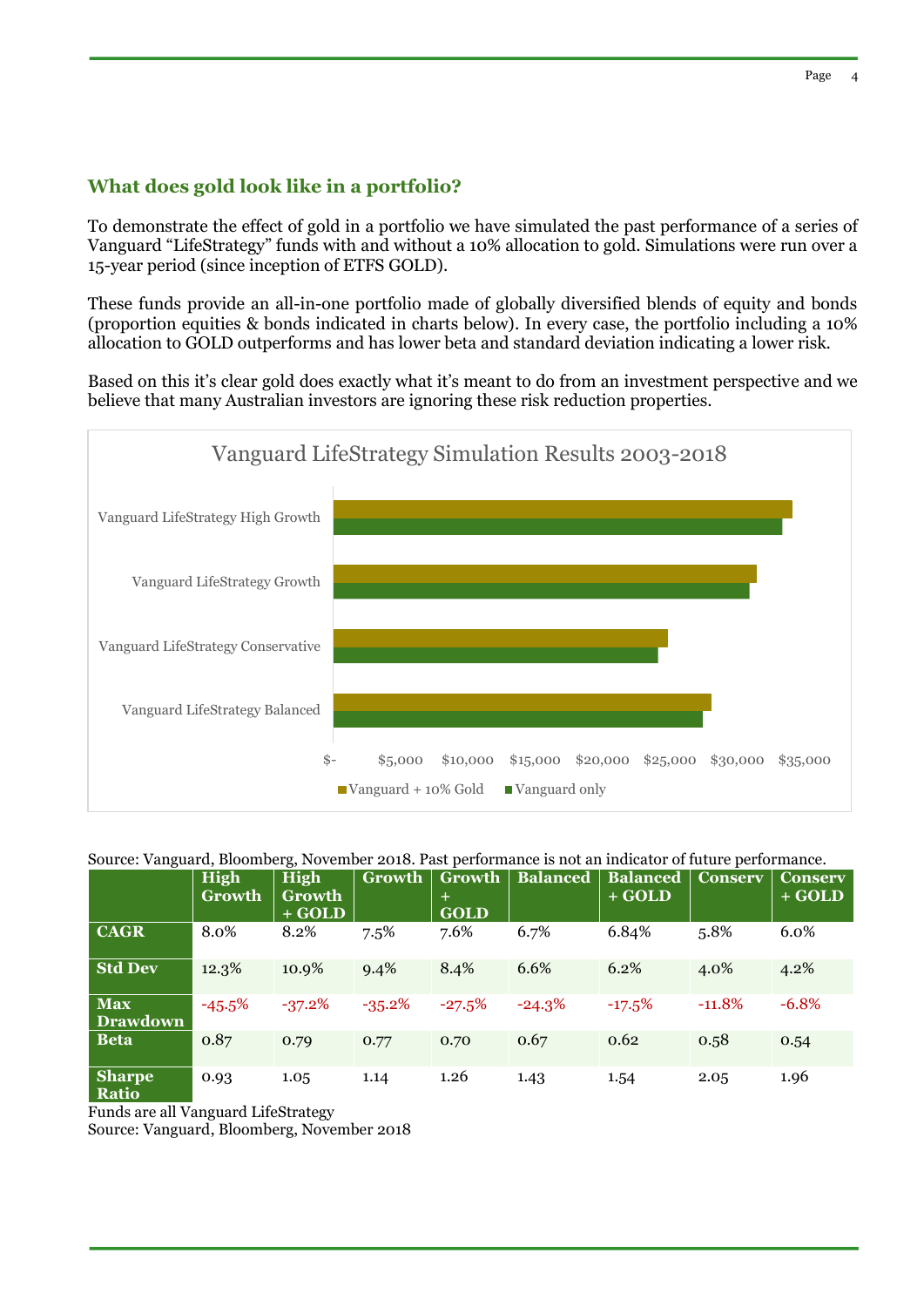#### **Conclusion**

Gold is the oldest known store of value and has been continuously used for this function for centuries.

We have demonstrated above the key features of gold that make it an appealing option for some investors. Gold's low and negative correlations with other asset classes have seen it perform as an effective hedge in previous bear cycles and during global geopolitical events that have negatively affected other asset classes. Simulated data also demonstrates how this diversification can function in a hypothetical portfolio to reduce risk and increase returns.

**[ETFS Physical Gold Factsheet](https://www.etfsecurities.com.au/static/b668b8b204900688791c9ba524048c39-f93b18f9d26750157344d700b751ae04.pdf)**